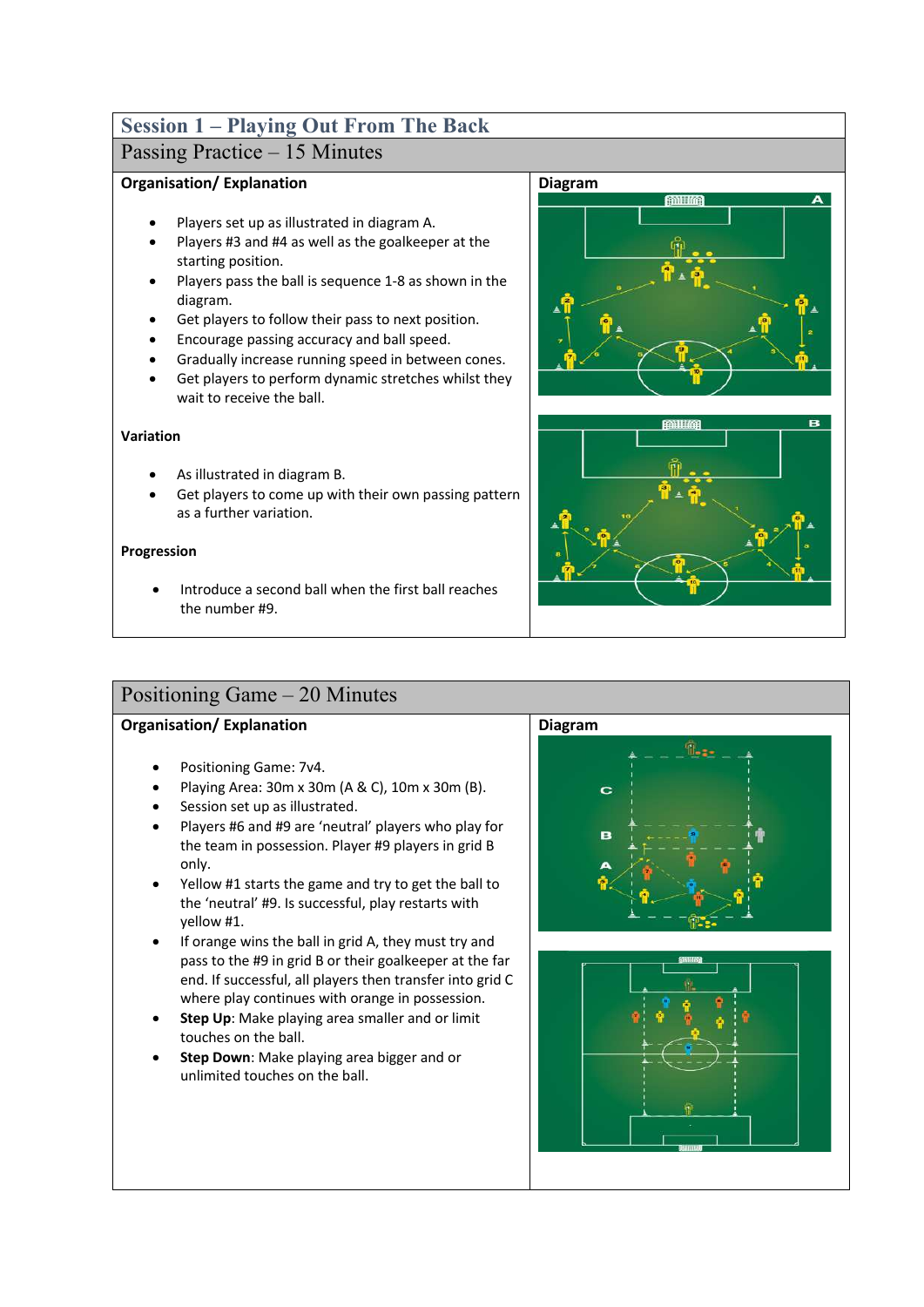### **Organisation/ Explanation**

- Session set up as illustrated.
- Yellow team objective is to play out from the back, maintain possession and get one of the back four players #2, #3, #4 or #5 through one of the gates.
- Players #6, #8 and #10 are used as bouncers. See diagram A.
- If orange team win the ball, they attack the goal and try to score.
- Limit the amount of time the orange team has to score once they win possession.
- Game always restarts with yellow goalkeeper.

### **Progression**

- Session set up as illustrated in diagram B.
- Yellow #6 comes into the game to help achieve team objective.
- Yellow #10 joins the orange team as a direct opponent to the yellow #6.



## Training Game – 20 Minutes

- Session set up as illustrated.
- 5v5 game + goalkeeper.
- Yellow team defends the big goal.
- Orange team defends the three smaller goals.
- Yellow team scores in the three smaller goals.
- Orange team scores in the big goal.
- Usual game rules apply.
- Maintain team formations for both teams.
- Observe improvement in yellow team's ability to play out from the back effectively.

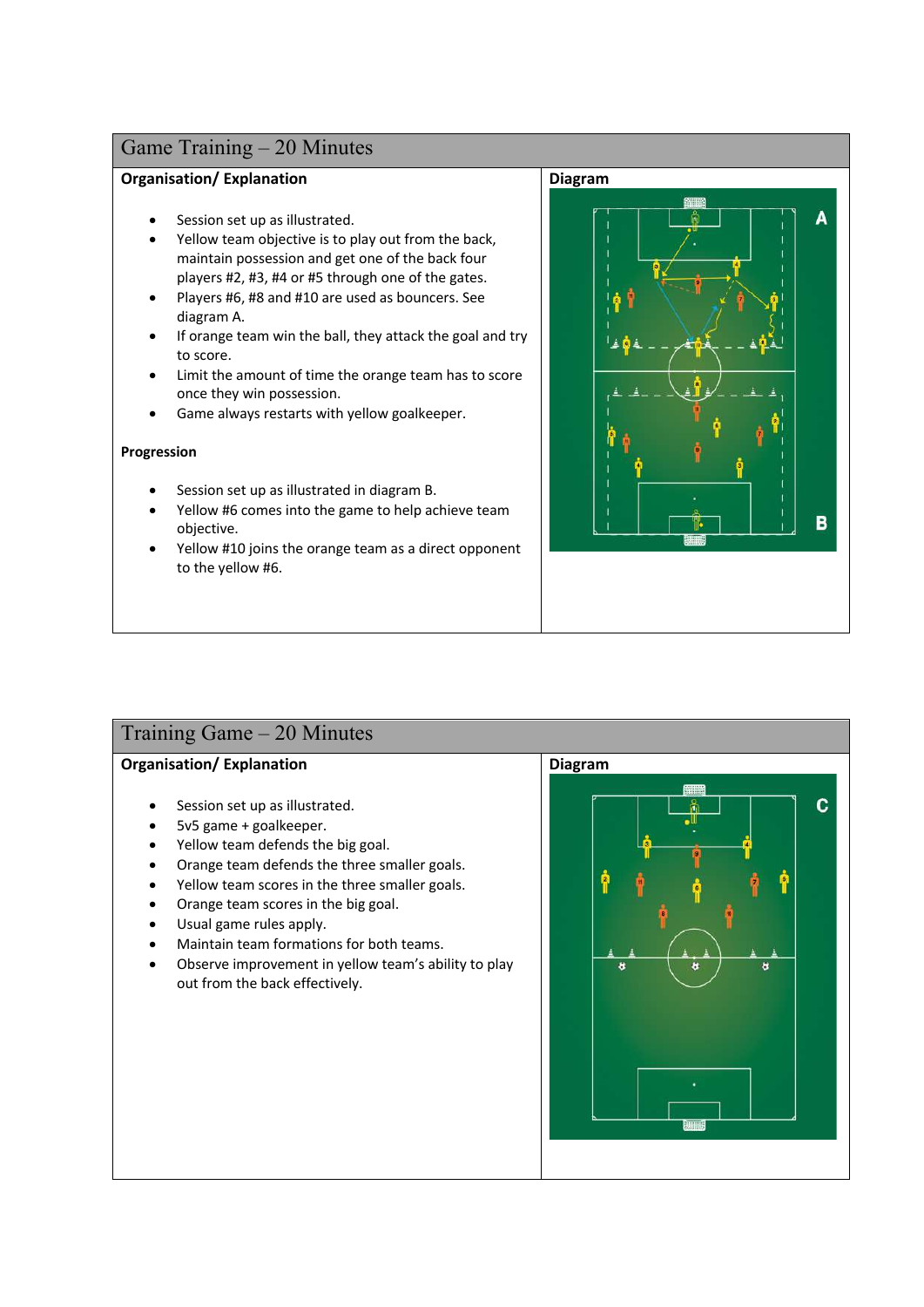# **Session 2 – Playing Out From The Back**

# Passing Practice – 15 Minutes

### **Organisation/ Explanation**

- Session set up as illustrated.
- Passing sequence starts with the two goalkeepers, one ball going to the right side and the other ball to the left side.
- Players pass the ball in logical order 1-7, player #10 goes to position #3/#4.
- Get players to follow their pass to next position.
- Encourage passing accuracy and ball speed.
- Gradually increase running speed in between cones.
- Get players to perform dynamic stretches whilst they wait to receive the ball.

### **Variation**

- As illustrated in diagram B.
- Get players to come up with their own passing pattern as a further variation.
- Encourage players to play the pass with good ball speed and accuracy.
- Encourage players to check off the cone to receive the pass.

## Positioning Game – 20 Minutes

### **Organisation/ Explanation**

- $5v4 + 2(7v4)$  positioning game.
- Playing Area: 40m wide x 30m long.
- Session set up as illustrated.
- Player #6 is a 'neutral' player and plays with team who is in possession.
- The two goalkeepers are also 'neutral' and play for the team in possession.
- Yellow player #1 starts with the ball, yellow team objective is to get the ball to the orange #1 goalkeeper the other end whilst maintaining player positions.
- If yellow succeed, play restarts with yellow player #1.
- If orange team win the ball, they look to play to yellow #1 player and game then restarts with orange #1.
- Step Up: Make grid smaller and or limit touches.
- Step Down: Make grid bigger and or unlimited touches.
- Points awarded for every completed pass from goalkeeper to goalkeeper.

### **Diagram**





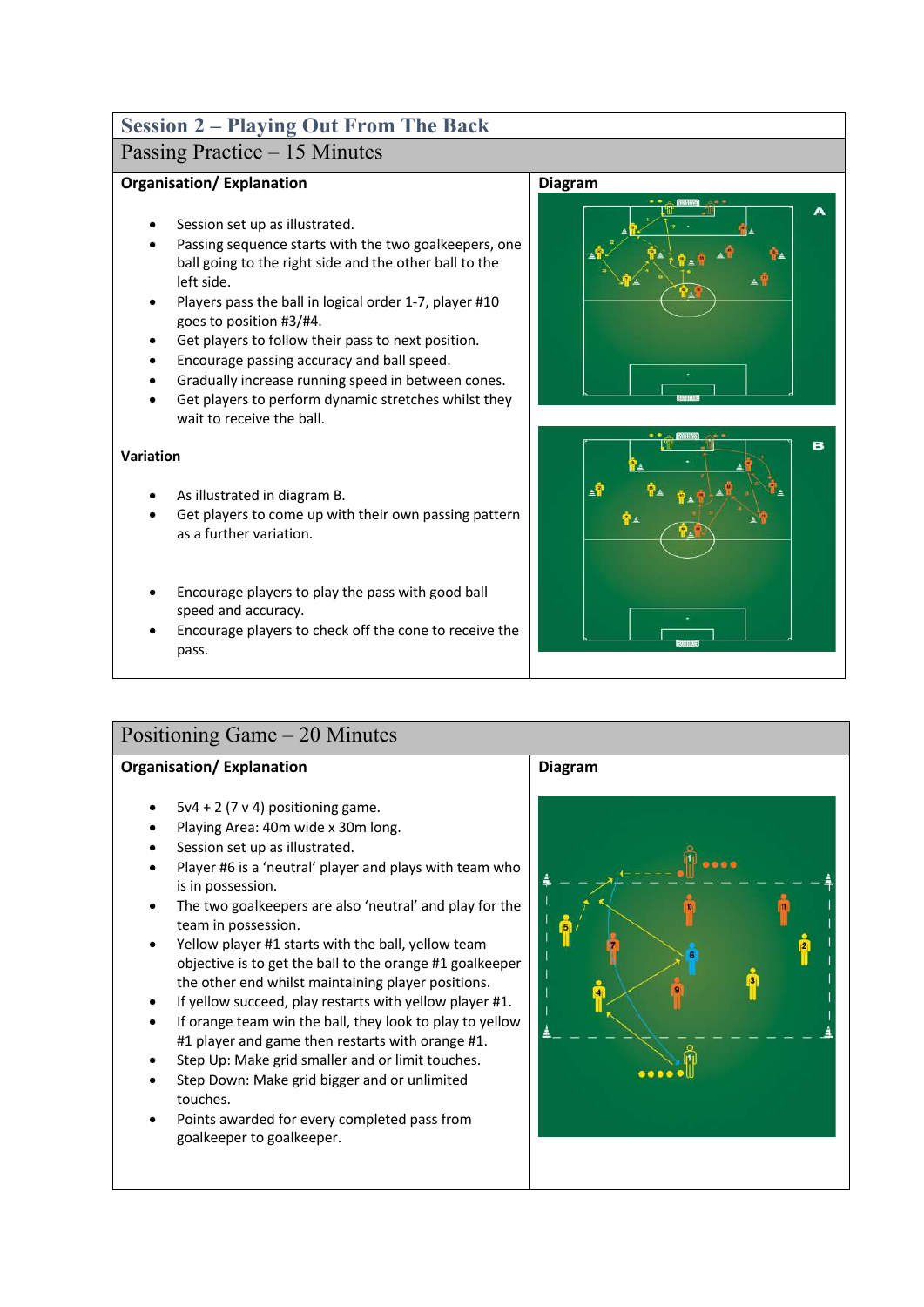### **Organisation/ Explanation**

- Session set up as illustrated.
- Size of playing area determined by players ability.
- In both grids the defenders of one team play against the attackers of the other team.
- Practice starts with the goalkeeper serving the ball to one of the defenders.
- Objective for team in possession is get a free player on the ball over the end line.
- If defending team win the ball they try to shoot at goal. Limit the time that the opposition has to score against the goalkeeper.
- Practice restarts with the goalkeeper.

### **Progression**

- Both practices now connected to make the one session as illustrated in diagram B.
- Yellow starts playing out from the back and tries to get a spare player across to the other grid to create a 4v3 to try and score.
- If yellow lose the ball in their own half, orange can try and score against the goalkeeper.
- If yellow lose the ball in the attacking half then play, orange play back to the goalkeeper and the resting orange player enters the game. One yellow player then rests next to their goalkeeper and play restarts.

#### **Diagram**





### Training Game – 20 Minutes

- 8v8 training game.
- Formation of both teams 1-4-3.
- All players can move across the whole field.
- Normal game rules apply.
- Pitch size depending on players ability.
- Maintain team formations for both teams.
- Observe improvement in yellow team's ability to play out from the back effectively.

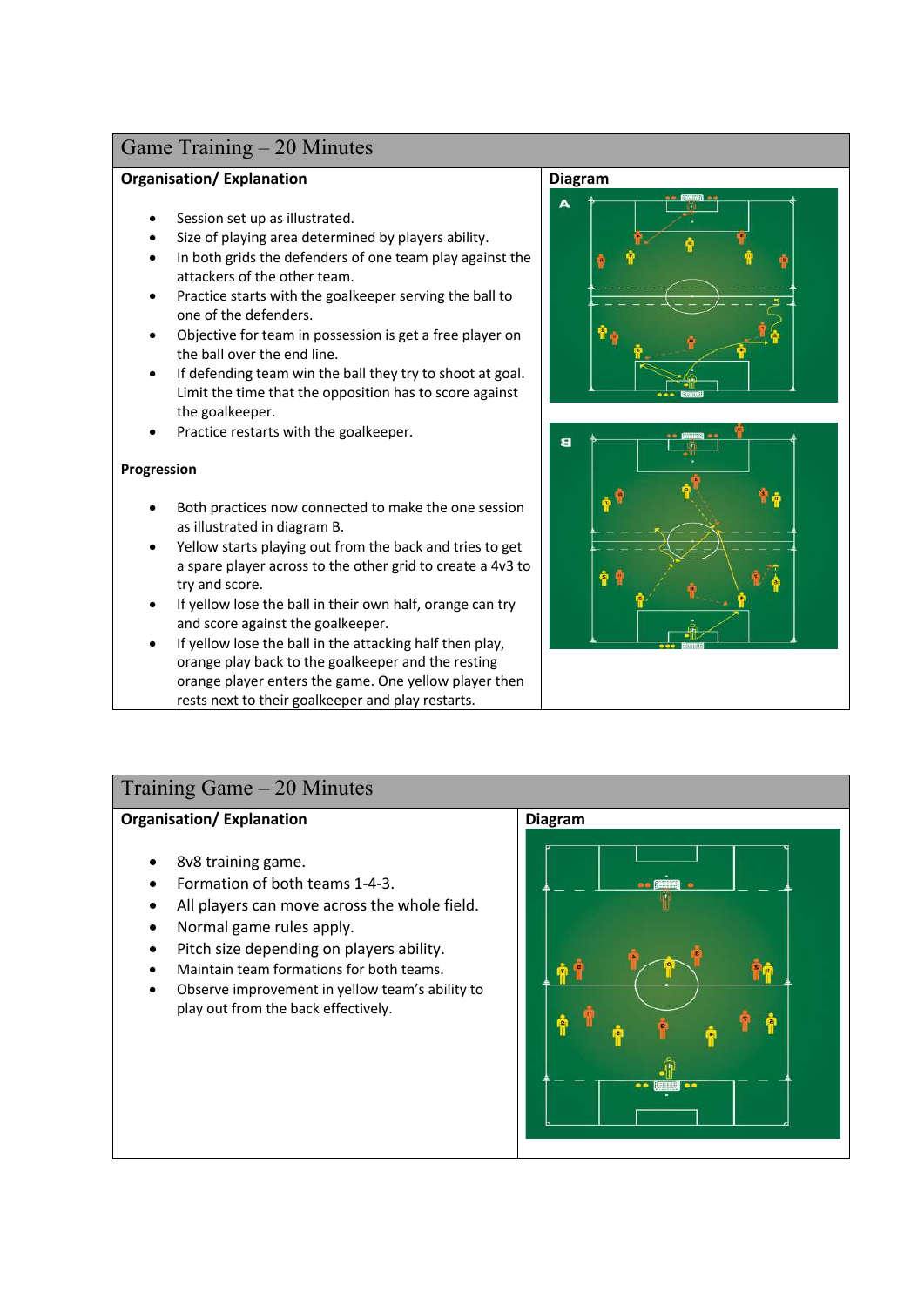## **Session 3 – Midfield Play**

# Passing Practice – 15 Minutes

### **Organisation/ Explanation**

- Session set up as illustrated.
- At least two players in positions #3/#4, #9 and #10.
- Passing sequence as shown in diagram.
- Players follow their pass.
- Passing sequence then continues on the left side of the playing area once completed on the right side.

### **Variation**

- As illustrated in diagram B.
- Get players to come up with their own passing pattern as a further variation.
- Encourage players to play the pass with good ball speed and accuracy.
- Encourage players to check off the cone to receive the pass.





## Positioning Game – 20 Minutes

- 6v3 Positioning Game.
- Playing Area: 30m x 30m depending on players ability.
- Session set up as illustrated.
- 6 players (Orange and Blue) keep possession from defending red players.
- Team in possession look to always provide 4 options to the player on the ball. Left, right, centre and far as shown on the diagram.
- If possession is lost by a particular colour, orange, blue or red, they become the defending team.
- **Step Up:** Make grid smaller and or limit touches.
- **Step Down:** Make grid bigger and or unlimited touches.

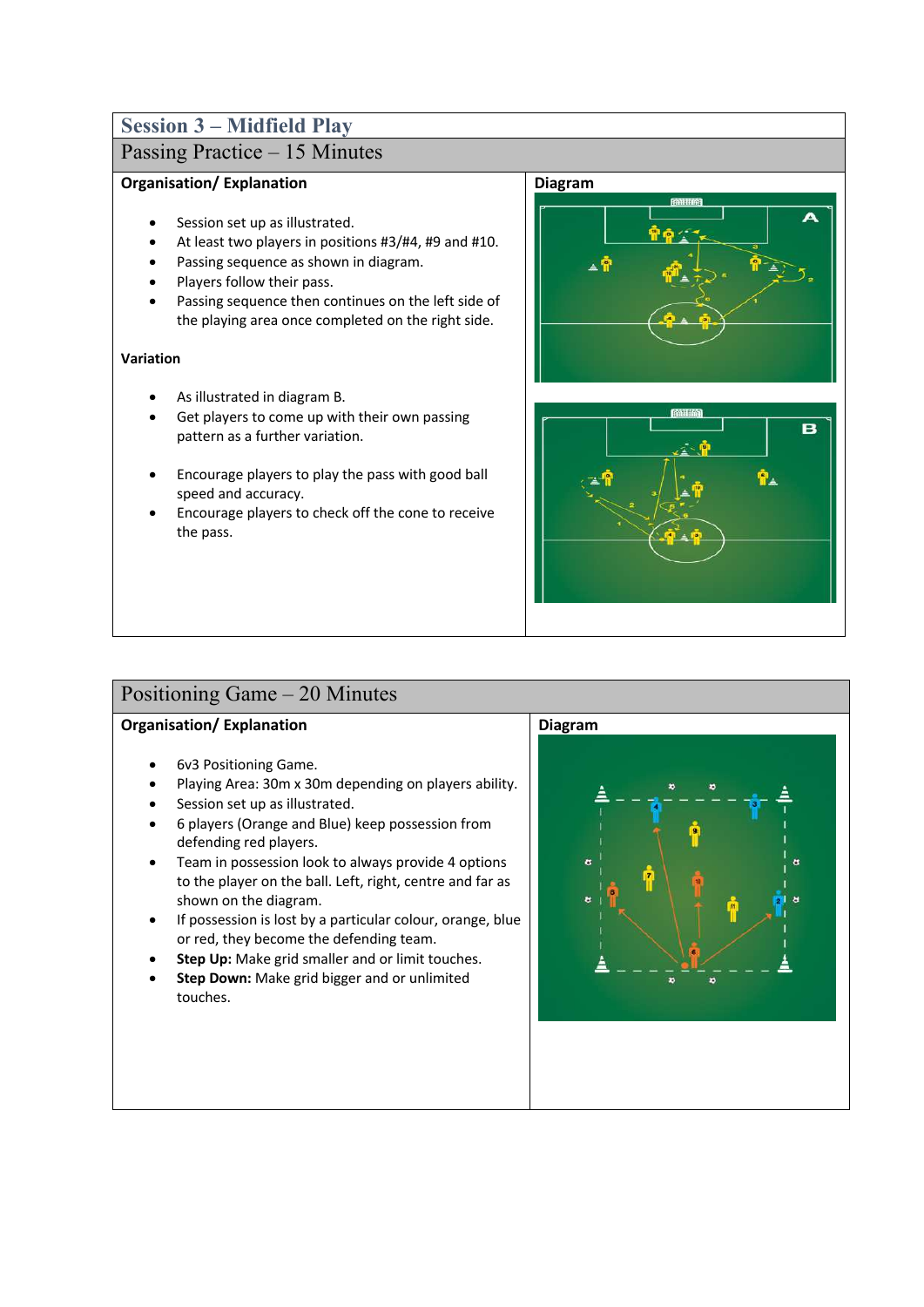### **Organisation/ Explanation**

- Session set up as illustrated.
- Players must stay in their designated areas (A,B or C) as shown in the diagram.
- Practice always starts with Orange #3.
- To score, Orange midfielder players look to get on the ball facing forward and try to pass the ball through the end gates.
- 2 points awarded for if they score after combining with the Orange #9 in the end zone.
- If yellow players win the ball, they try and score in end gates located in grid A.

### **Progression 1**

- Add another yellow player to grid 3, creating a 3v3).
- Orange #3 can enter into grid B to create a 4v3.

### **Progression 2**

- Removes end gates in grid C, add a yellow player and a goalkeeper.
- Add a Orange #4 player and a yellow #19 to grid A to create a 2v1 in grid A.





### Training Game – 20 Minutes

- 7v7 game (6v6 with goalkeepers).
- Session set up as illustrated.
- Field is long and narrow to emphasis midfield play in central areas.
- Normal game rules apply.
- Coaching on the 'run'. Don't stop the game.
- Maintain team formations for both teams.
- Observe improvement in yellow team's ability to keep possession in midfield areas.

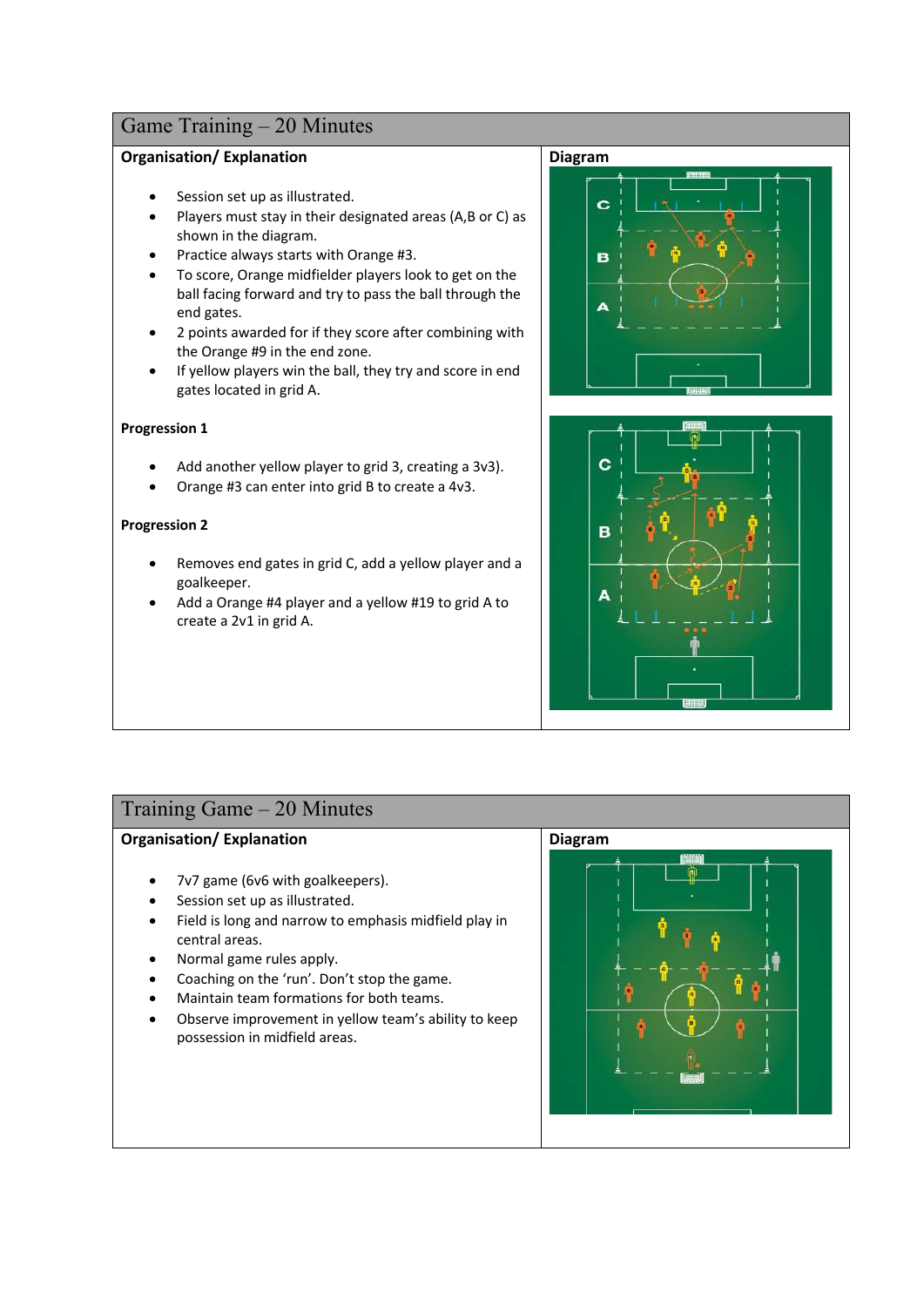## **Session 4 – Midfield Play**

# Passing Practice – 15 Minutes

### **Organisation/ Explanation**

- Session set up as illustrated.
- At least 2 players positioned at the starting cone and central cone.
- Players pass the ball in a logical sequence, (1-6)
- Players follow their pass and move to the next cone.
- Get players to then go the other way around.
- Encourage passing accuracy and good ball speed.
- Encourage players to check off their cone to receive the pass.
- Get players to increase their running speed to increase session intensity.

#### **Variation**

- As illustrated in diagram B.
- Get players to come up with their own passing pattern as a further variation.





### Positioning Game – 20 Minutes

- $3v3 + 2$  creating a  $5v3$ .
- Playing Areas: 30m x 25m.
- Session set up as illustrated.
- Players #3 and #9 play as 'neutral' players for the team in possession.
- Player #3 starts the game for yellow who try and keep possession and get the ball to player #9. If successful play restarts with player #3.
- If orange win the ball, they try and play to the #9 who then restarts the game with orange in possession and yellow defending.
- Step Up: reduce size of grid and or limit amount of touches.
- Step Down: increase size of grid and or unlimited touches.
- 1 point for every completed sequence.

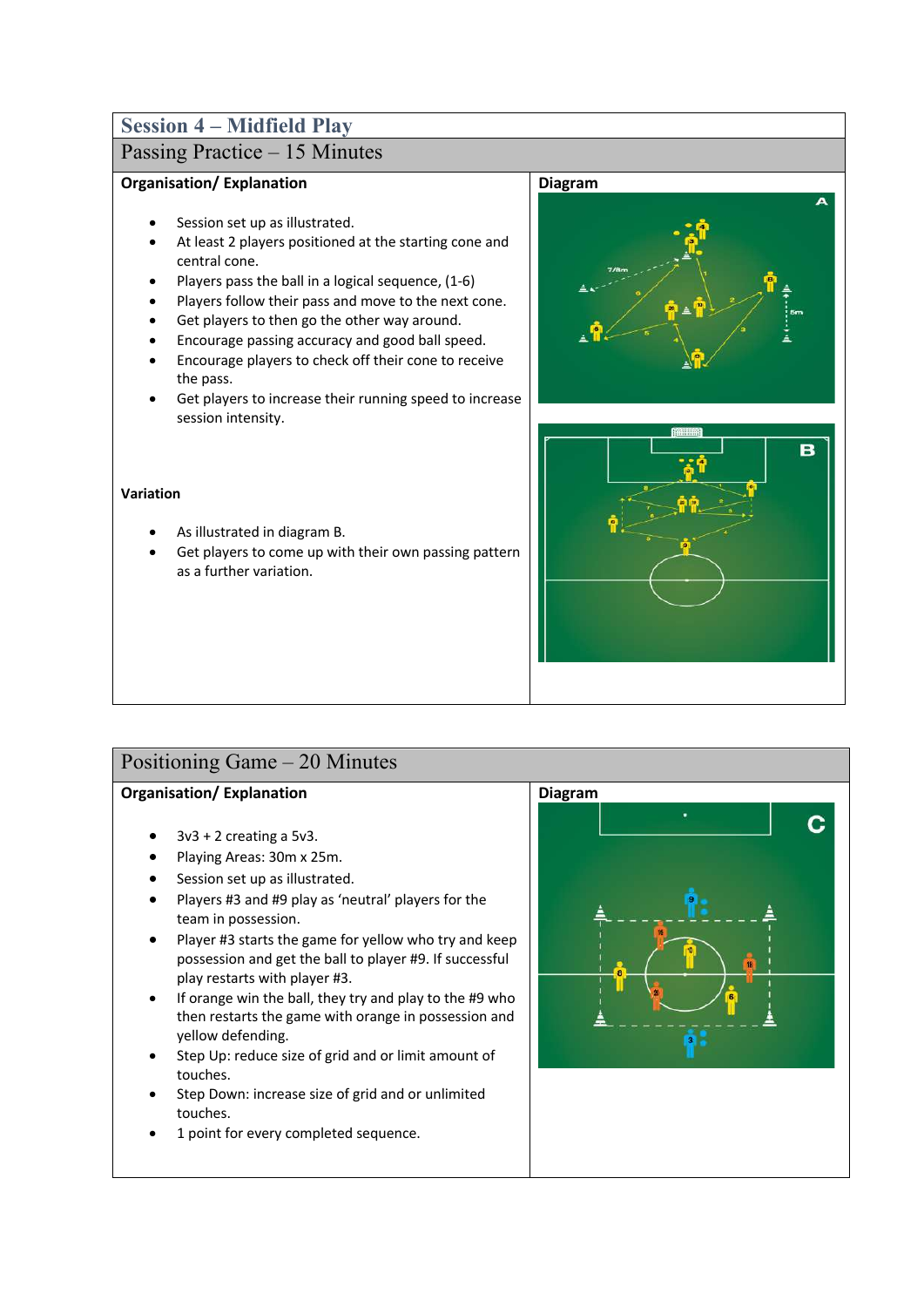### **Organisation/ Explanation**

- Session set up as illustrated.
- Playing Area: 25m x 50m adjacent to 30m x 25m grid.
- Practice starts with goalkeeper serving the ball into one of the four defenders, possession is then kept until a god moment is created to play forward into the midfield players located in the next grid. (See diagram).
- Yellow midfield players then look to try and score in either of the end goals using the #9 as a bounce player.
- If Orange win the ball they look to play forward into the hands of the goalkeeper.
- Play always restarts with the goalkeeper.

### **Variation**

Same principle applies in diagram E, only this time midfield players are looking to get the ball forward to the attacking players to score a goal.





## Training Game – 20 Minutes

- Session set up as illustrated.
- 8v8 game.
- Normal game rules apply.
- Yellow team formation: 1-4-3-1.
- Orange team formation: 1-2-3-3.
- Pitch size depending on players ability.
- Maintain team formations for both teams.
- Observe improvement in yellow team's ability to keep possession in midfield areas.

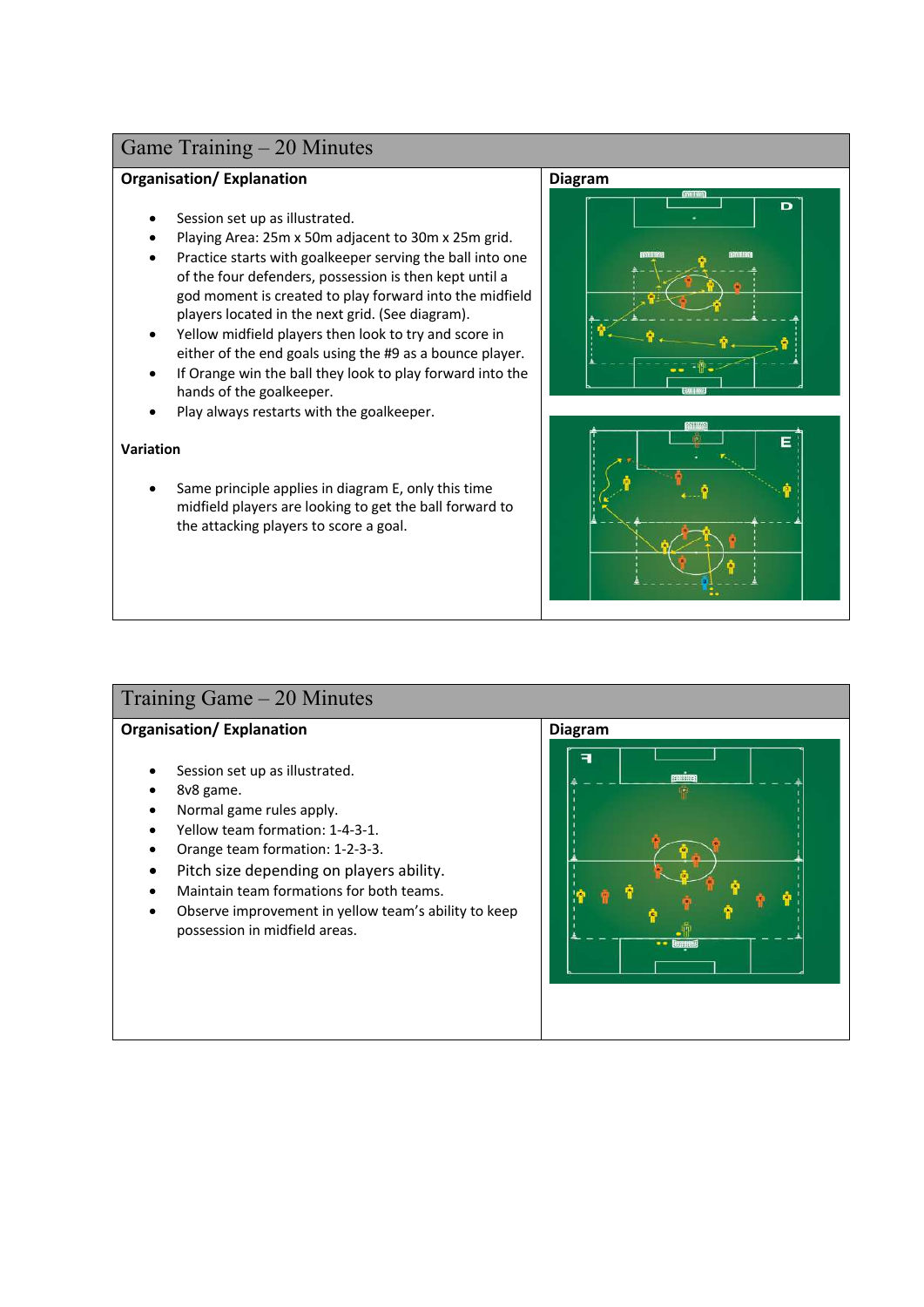# **Session 5 – Attacking Play (Central Areas)**

## Passing Practice – 15 Minutes

### **Organisation/ Explanation**

- Session set up as illustrated.
- Players in game positions.
- Have 2 players on positions #3, #4 and #10.
- Passing sequence as shown in the diagram.
- Players follow their pass to the next cone with player #9 jogging back to the start of the practice.
- Begin with players in the #9 position passing the ball back to the goalkeeper to his/her hands.
- Gradually build up to players shooting at goal.
- Practice is repeated on the left side using players #4 and #8.

### **Variation**

- As illustrated in diagram B.
- Get players to come up with their own passing pattern as a further variation.
- Encourage players to play the pass with good ball speed and accuracy.
- Encourage players to check off the cone to receive the pass.





## Positioning Game – 20 Minutes

- 5v4 positioning game.
- Session set up as illustrated.
- Playing Area: 30m x 30m depending on players ability.
- 5 yellow players keep possession of the ball from the orange players.
- If orange players win the ball, they keep possession from the yellow players.
- Encourage team in possession to provide passing options left, right, central and far for the player on the ball.

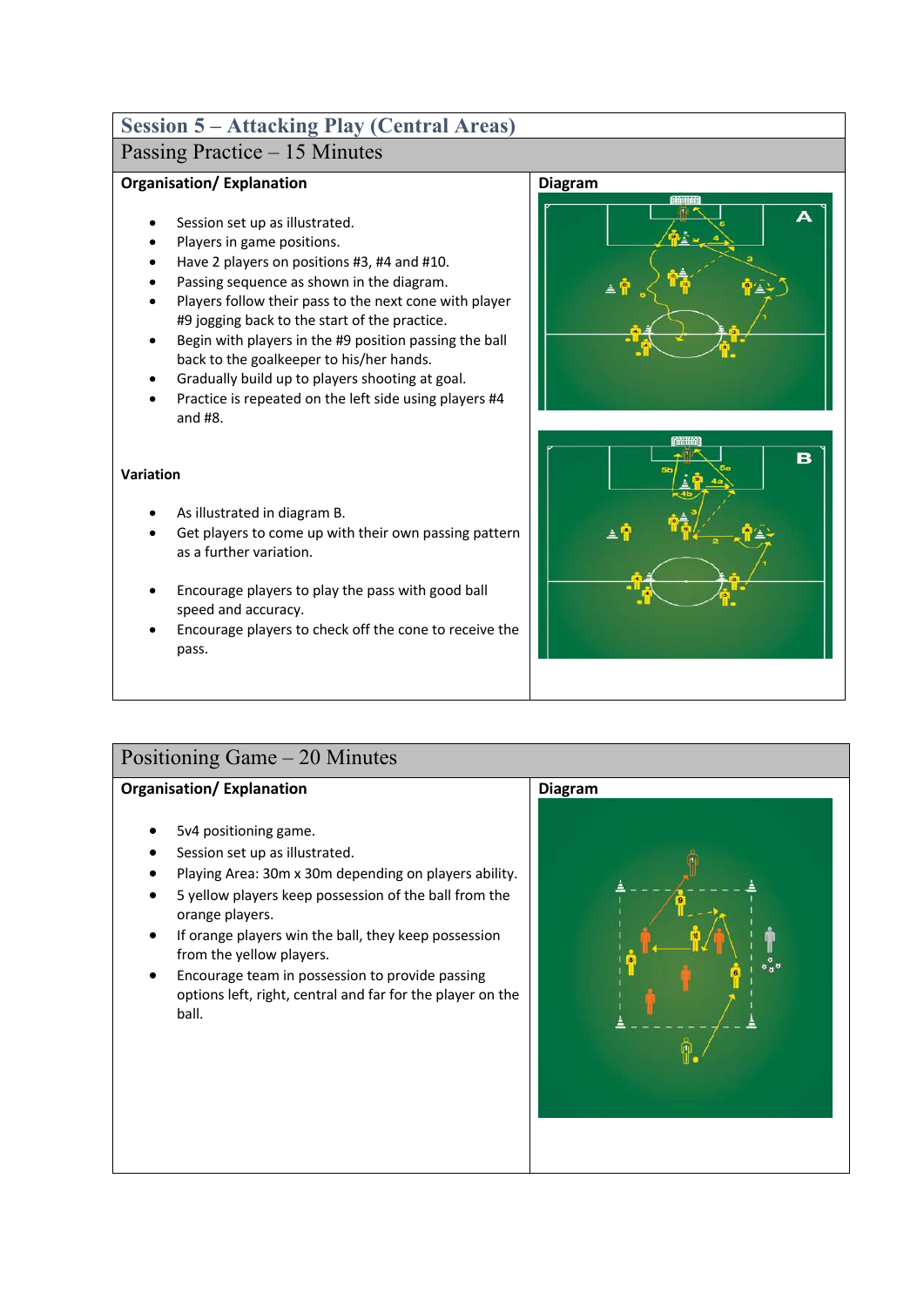### **Organisation/ Explanation**

- Session set up as illustrated.
- Players must stay in designated grids as shown in the diagram.
- Practice starts with yellow player #3.
- Yellow team keep possession in grid A and attempt to get the ball and one yellow player, forward into grid B to create a 2v1.
- Offside rule applies to yellow #9.
- If the orange team win the ball they try and score in either of the two end goals.

#### **Progression**

• Add an orange player into grid A. Yellow player #3 can dribble into grid A to create a 4v3.



## Training Game – 20 Minutes

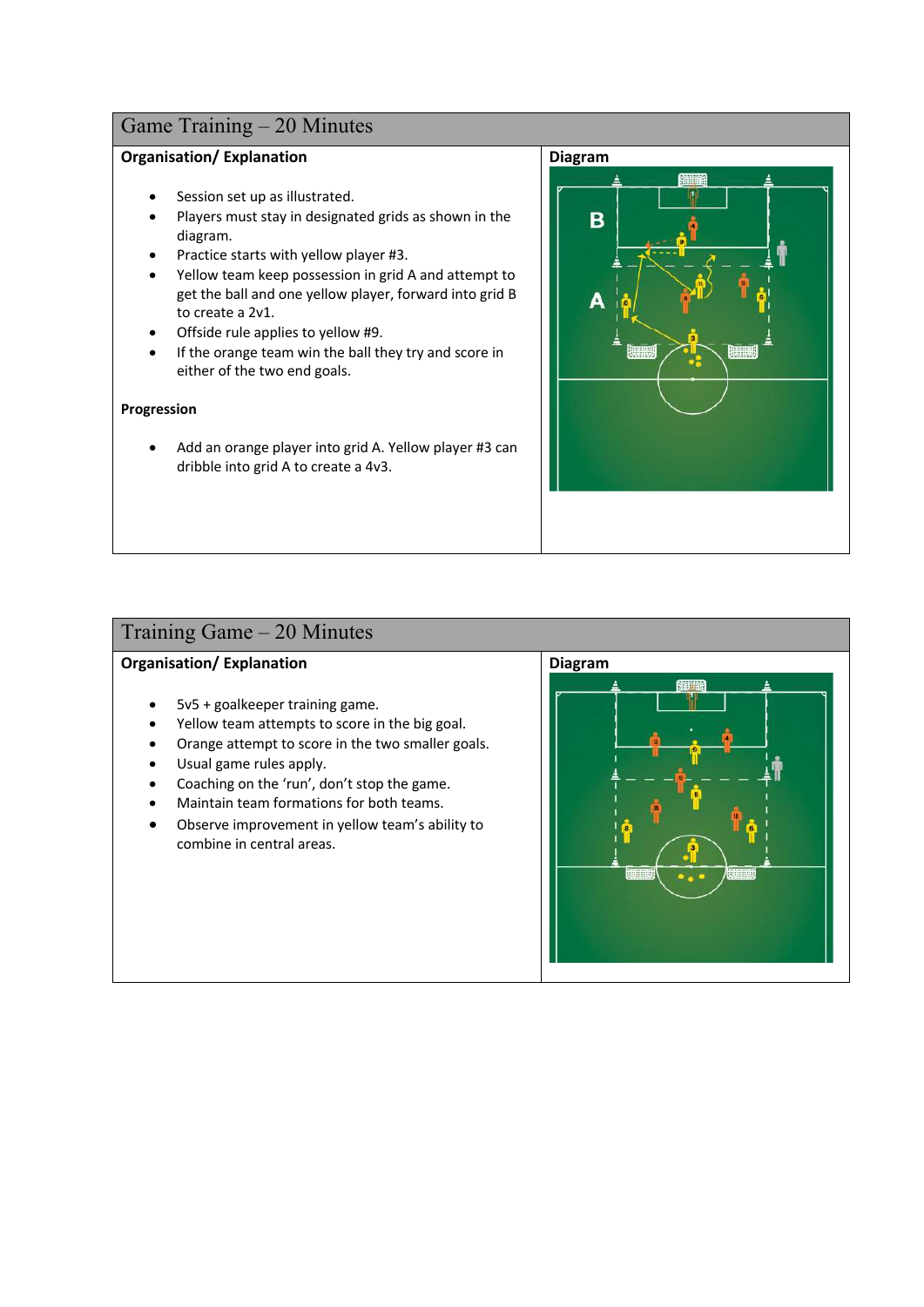## **Session 6– Attacking Play (Wide Areas)**

## Passing Practice – 15 Minutes

### **Organisation/ Explanation**

- Session set up as illustrated.
- Minimum of 2 players positioned at #3 and #4
- Yellow players working on the right side and the orange players on the left side, opposite to one another.
- Yellow players move the ball from top down, orange move the ball bottom in the sequence demonstrated in the diagram.
- All players follow their pass but on their own team.
- Get players to come up with their own passing pattern as a further variation.

### **Variation**

- Get players to come up with their own passing pattern as a further variation.
- Get opposition team not in possession to apply passive pressure on the ball and opposition.



## Positioning Game – 20 Minutes

- 7v4 positioning game.
- Playing Area: 30m x 30m separated by a 5m corridor.
- Session set up as illustrated.
- Blue players #9 and #10 play for the team in possession with player #9 remaining in the grid B.
- Team in possession look to always provide 4 options to the player on the ball. Left, right, centre and far.
- If orange win the ball in grid A, they must try and pass to blue #9 or to player #1 at the other end of the playing area in grid C.
- If orange succeed, all players excluding yellow #1 cross over into grid C where the game continues with yellow defending against orange in possession.
- **Step Up**: Make playing area smaller and or limit touches on the ball.
- **Step Down**: Make playing area bigger and or unlimited touches on the ball.

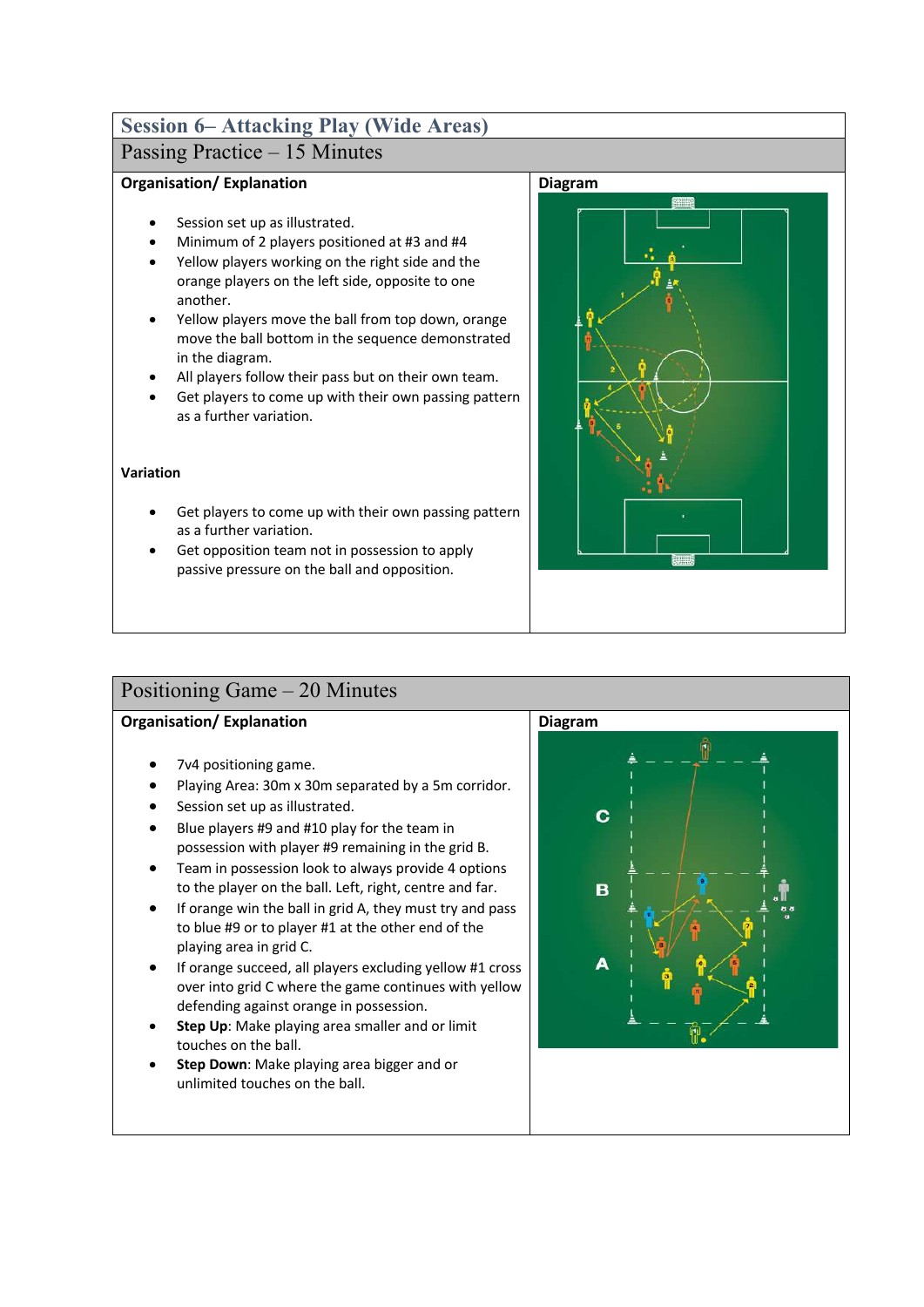### **Organisation/ Explanation**

- Session set up as illustrated.
- Players set up as shown in the diagram.
- Yellow #2 and #5 alternately serve a ball to yellow #7 and #11 respectively.
- Yellow #2 and #7 attempt to beat the orange defender through combination play and deliver a cross to #9 and #10 who try to score.
- Yellow #5 and #11 attempt to beat the orange defender through combination play and deliver a cross to #9 and #10 who try to score.
- Orange defenders in grids A and C cannot defend beyond the red dotted line as shown in the diagram.

#### **Wing play options.**

- The winger beats the defender 1v1
- The winger plays a wall pass with #9 or #10
- The winger combines with the full back who overlaps to create a 2v1.





## Training Game – 20 Minutes

- 5v5 + goalkeepers training game.
- Playing Area: 70m x 35m depending on players ability.
- Session set up as illustrated.
- Usual game rules apply.
- Players in their 'usual' playing positions.
- Maintain team formations for both teams.
- Observe improvement in teams ability to combine in wide areas.
- By setting the game up in this way, it will automatically encourage wing play which is the session topic.

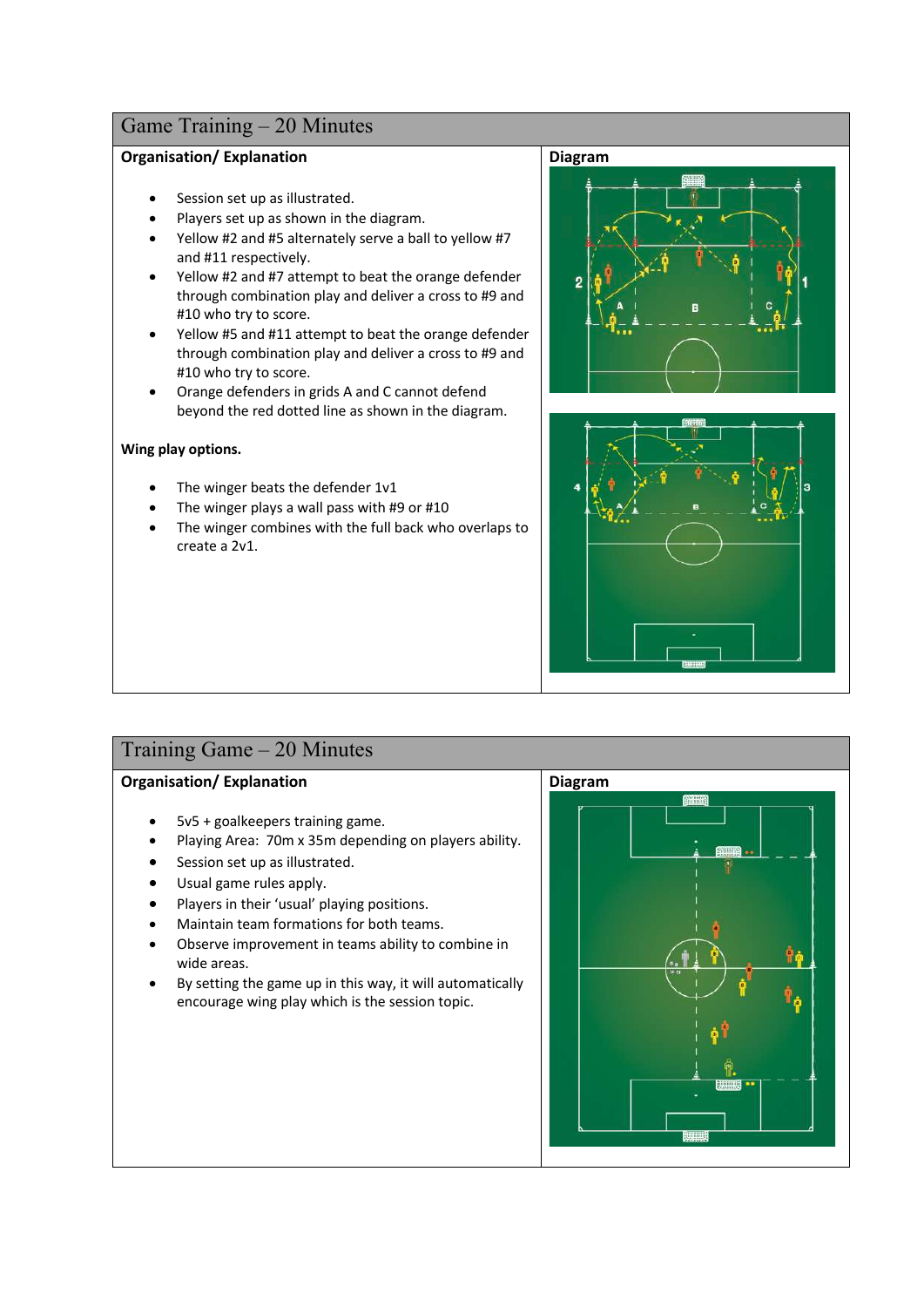# **Session 7– Disturbing & Pressuring.**

## Passing Practice – 15 Minutes

### **Organisation/ Explanation**

- Session set up as illustrated.
- At least 2 players positioned at the starting position #3.
- Passing sequence as demonstrated in the diagram.
- Players follow their pass.
- As the ball is moving the defending orange team need to collectively move as a unit towards the ball.
- Defending team as that move collectively, look to continue to keep their shape as shown in diagram B.
- Rotate players from defenders to attackers and vice versa.

### **Progression**

- Increase passing and running speed.
- Sudden change of passing sequence on coaches call.
- Introduce a second passing sequence.
- Allow players to decide on who they pass to.





## Positioning Game – 20 Minutes

- 7v 4 positioning game.
- Playing Area: 40m x 40m depending on players ability.
- Players set up in session as illustrated.
- Player remain in game positions as much as possible.
- #1 yellow starts the practice.
- Objective for yellow team is to get the ball to the yellow #22 player.
- If successful, play restarts with yellow player #1.
- If orange win the ball, they try and score in the goal.
- **Step Up**: Make playing area smaller and or limit touches on the ball for the yellow team.
- **Step Down**: Make playing area bigger and or unlimited touches on the ball for the yellow team.

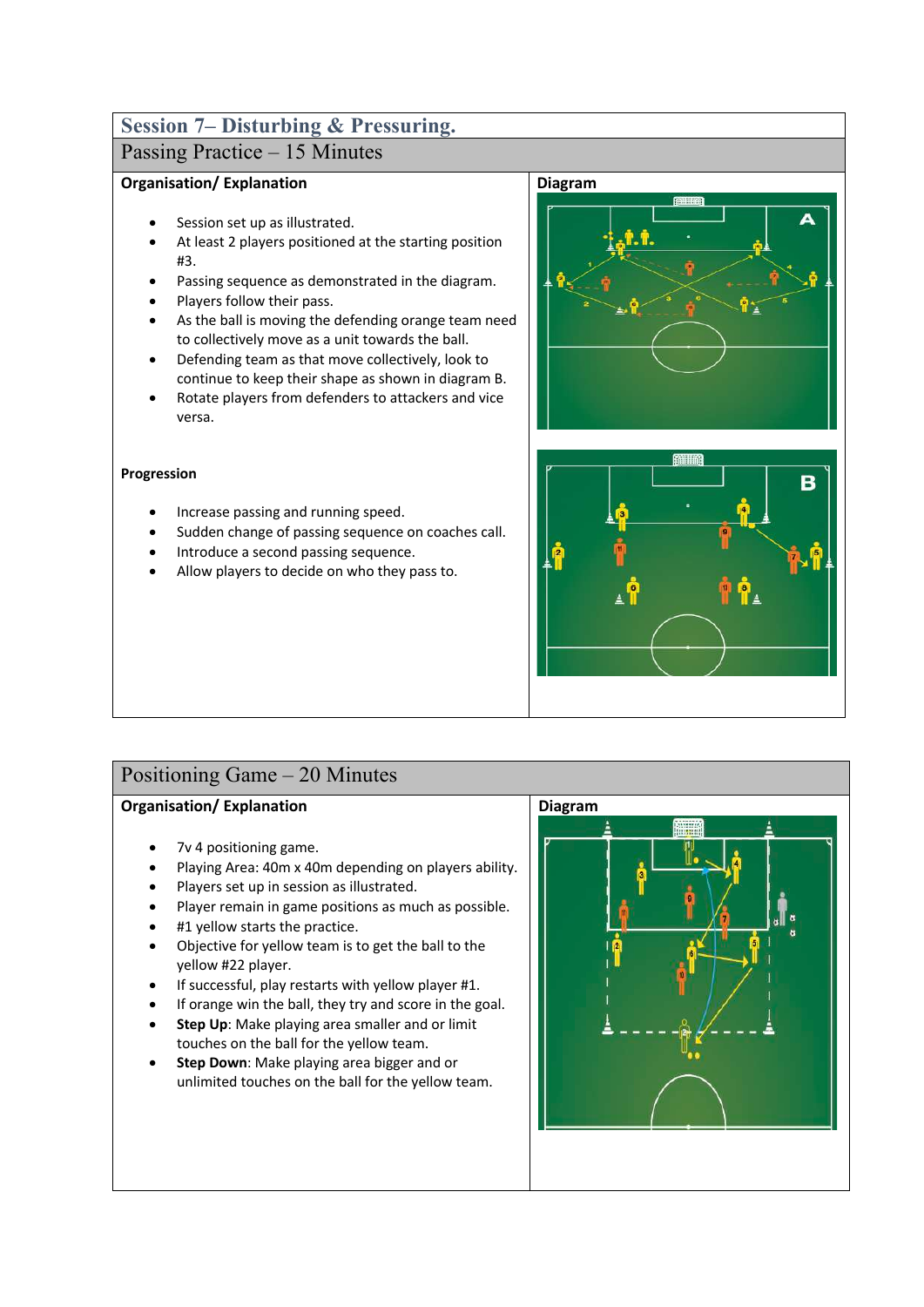### **Organisation/ Explanation**

- 5v3 Game Training.
- Playing Area: 50m x 50m divided by a halfway line and depending on players ability.
- Players set up as shown in the diagram.
- Practice starts with yellow #1 serving the ball into any of the back four players.
- Yellow objective is to keep possession and try to get one of the yellow players over the end line in possession of the ball.
- If orange win the ball, they try and score in the big goal.
- Practice always restarts with the yellow player #1.
- Offside rules play.
- Encourage defending team to work as unit, keeping defensive shape.
- Encourage nearest defensive player to press the player on the ball.
- **Step Up**: Make playing area smaller and or limit touches on the ball.
- **Step Down**: Make playing area bigger and or unlimited touches on the ball.

### **Variation**

• Add central goal on end line or two smaller goals.



# Training Game – 20 Minutes

- 6v6 + goalkeepers training game.
- Players set up on the field as illustrated.
- Usual game rules apply.
- Maintain players positions so that the orange team maintain their defensive shape.
- Observe improvement in orange team's ability to collectively pressure the opposition.

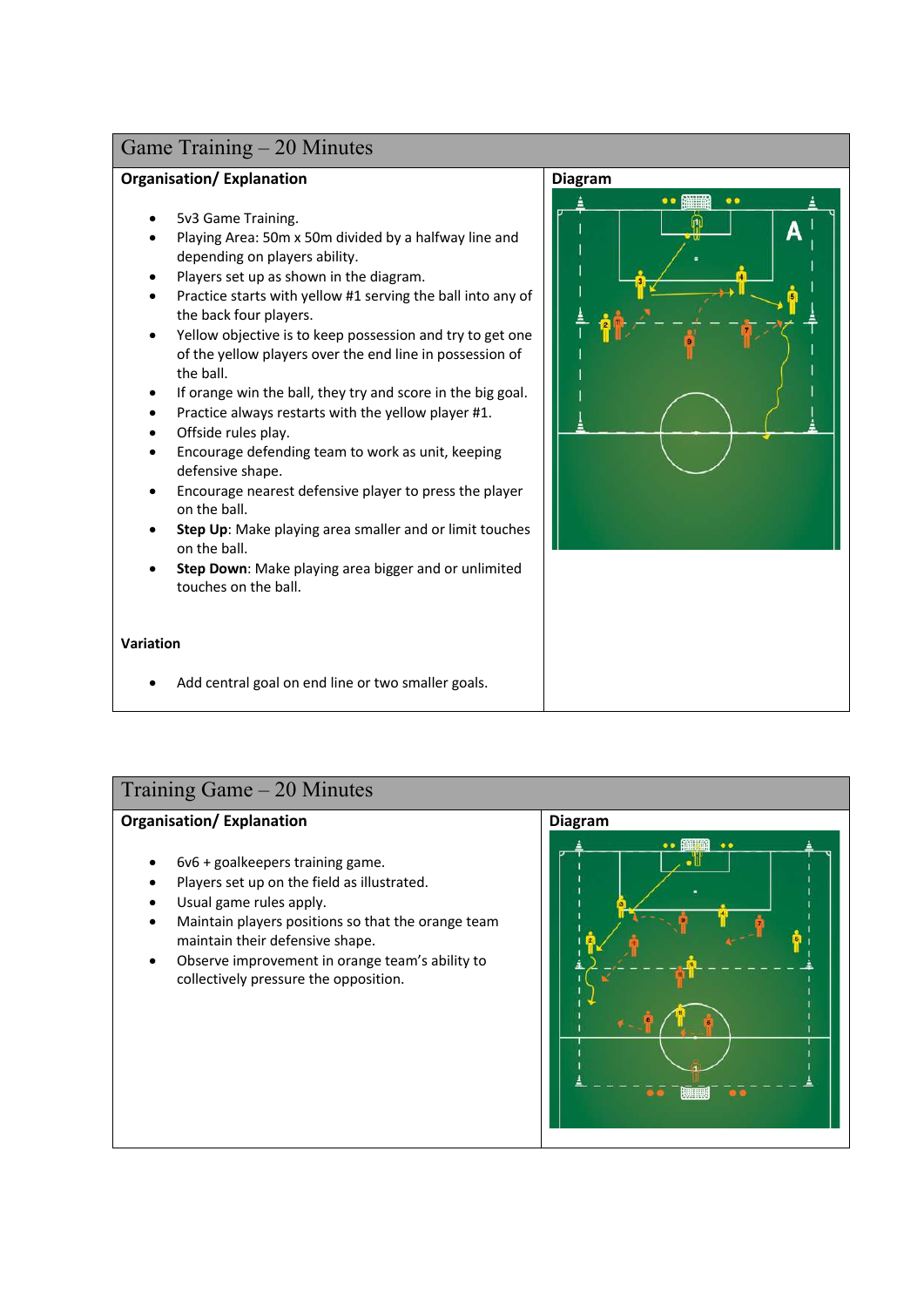# **Session 8– Disturbing & Pressuring.**

## Passing Practice – 15 Minutes

### **Organisation/ Explanation**

- Session set up as illustrated.
- Players positioned as shown in diagram.
- Playing Area: 35m x 50m depending on the players ability.
- Practice starts with yellow player #3.
- Passing sequence is in order as shown in diagram.
- Player stay in their positions after they have passed the ball but must not stay static.
- Orange players pressure the ball as a unit without intercepting (passive) the pass.

#### **Progression**

- Passing sequence to the left and to the right.
- Change the role of the yellow and the orange team.
- Increase the passing and ball speed.
- Introduce a second passing sequence.
- Get players to come up with their own passing pattern as a further variation.



## Positioning Game – 20 Minutes

- 8 v 8 + goalkeepers positioning game.
- Playing Area: 30m x 50m depending on the players ability.
- Session set up as illustrated.
- Yellow team goalkeeper starts play.
- Objective for yellow team is to keep possession and play forward into the orange goalkeeper.
- Objective for orange team is to pressure the ball and prevent yellow team from playing into orange goalkeeper.
- If orange win the ball the roles change, and yellow team defend.
- **Step Up**: Make playing area smaller and or limit touches on the ball.
- **Step Down**: Make playing area bigger and or unlimited touches on the ball.
- 1 point for every completed pass into the end goalkeeper.

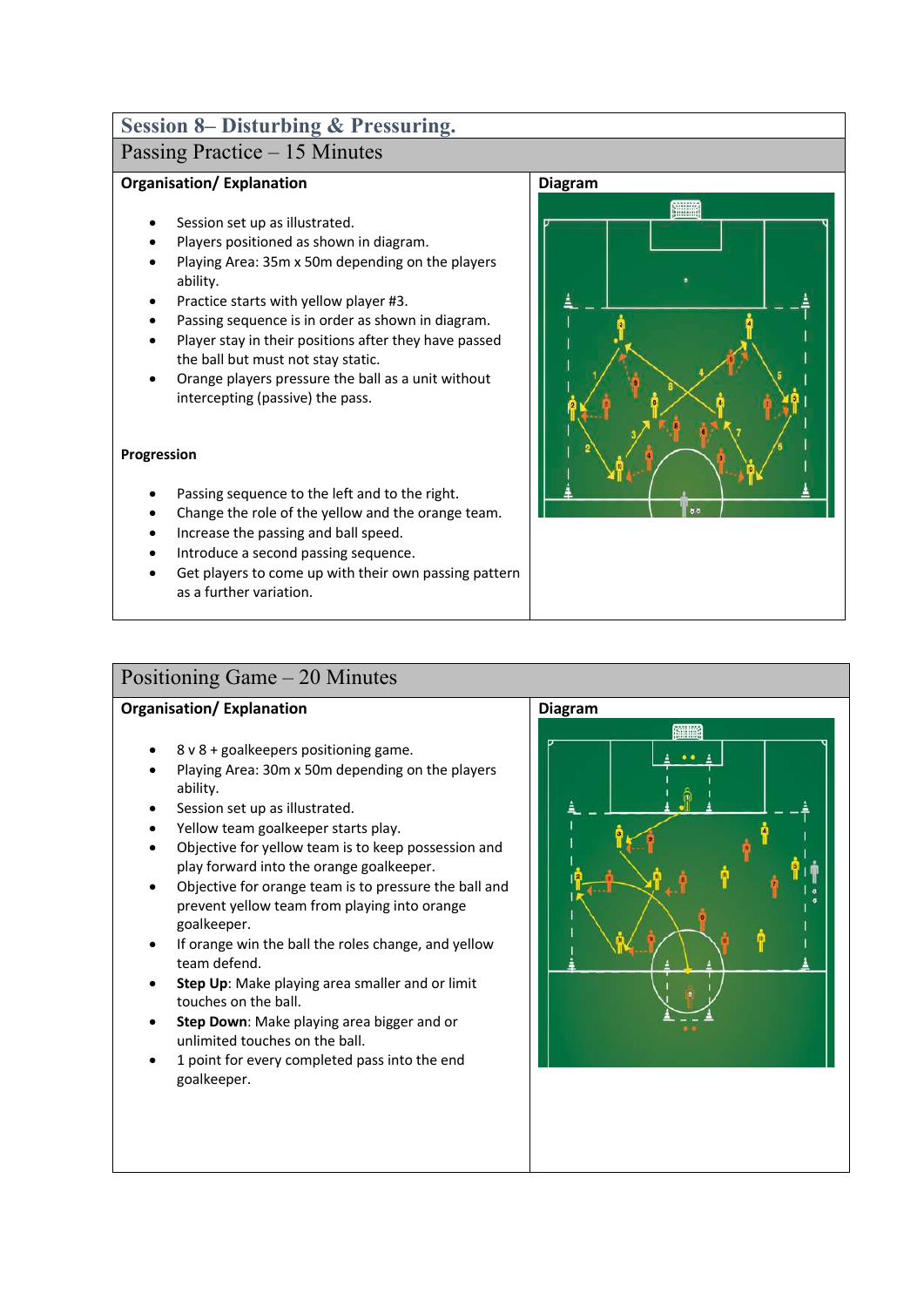### **Organisation/ Explanation**

- Playing Area: 50m x 60m.
- Session set up as illustrated.
- Players set up on the field as shown in the diagram.
- Coach starts with the ball and serves into the yellow team.
- Objective for yellow team is to keep possession and play forward into the orange goalkeeper.
- Objective for orange team is to pressure the ball and prevent yellow team from playing into orange goalkeeper.
- If orange win the ball, they try to score in either of the two end goals.
- Usual game rules apply.
- Practice always starts with the coach.
- Encourage defending team to press the ball carrier.
- Encourage the defending team to prevent time and space for opposition to play forward.

### Training Game – 20 Minutes

### **Organisation/ Explanation**

- 8 v8 + goalkeepers on a ¾ pitch depending on players ability.
- Players set up on the field as illustrated.
- Usual game rules apply.
- Maintain players positions so that the orange team maintain their defensive shape.
- Observe improvement in orange team's ability to collectively pressure the opposition.



# **Diagram**

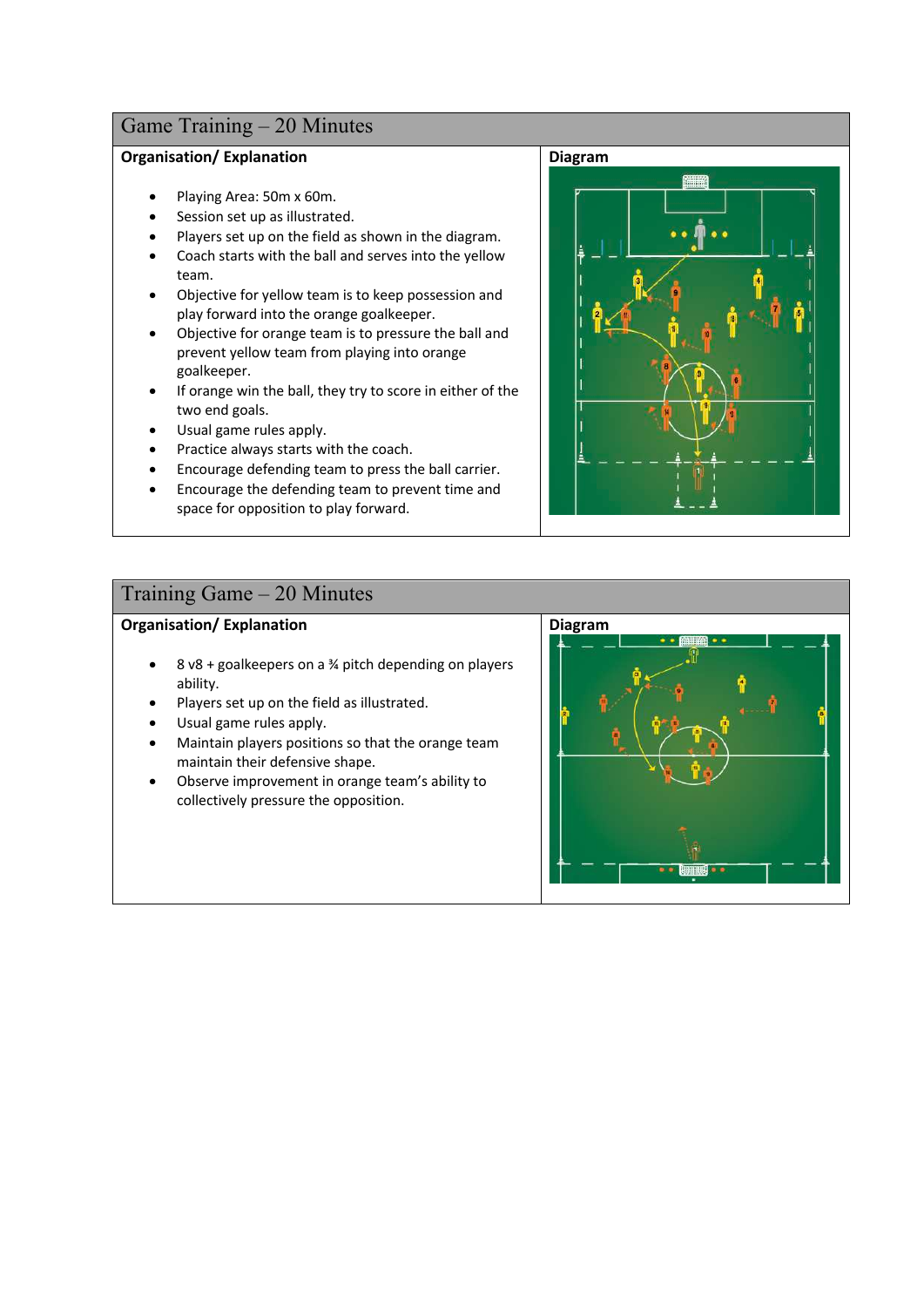# **Session 9– Defending / Recapturing**

## Passing Practice – 15 Minutes

### **Organisation/ Explanation**

- Playing Area: Grid A, 10m -15m, Grid B, 20m x 15m.
- Session set up as illustrated.
- Ensure that cones are set up as shown in the diagram.
- On coaches' instruction, orange players pass the ball in a random order.
- As the ball is being moved by the orange team, the yellow team collectively move as a unit keeping relative distance between themselves.
- When the ball moves to orange #7, all yellow players must be in between the yellow cones.
- When the ball moves to orange #9, all yellow players must be in between the blue cones.
- When the ball moves to the orange #11, all yellow players must be in between the red cones.
- When the ball moves to either orange #6 or #8, yellow players are to move forward towards the half-way line.



## Positioning Game – 20 Minutes

- Playing Area: 15m x 10 m (Grid A &\* C), 15m x 5m (Grid C).
- Session set up as illustrated.
- Coach starts the game by passing the ball to orange in grid A.
- One yellow defender sprints into grid A and attempts to win the ball.
- Orange look to keep possession from the defender and try to play a pass across into grid C to a blue player.
- Remaining yellow defenders in grid B must work collectively to move as a unit to stop the ball going across.
- Rotate every 2-3 minutes so all three teams defend.
- **Step Up**: Make playing area smaller and or limit touches on the ball.
- **Step Down**: Make playing area bigger and or unlimited touches on the ball.

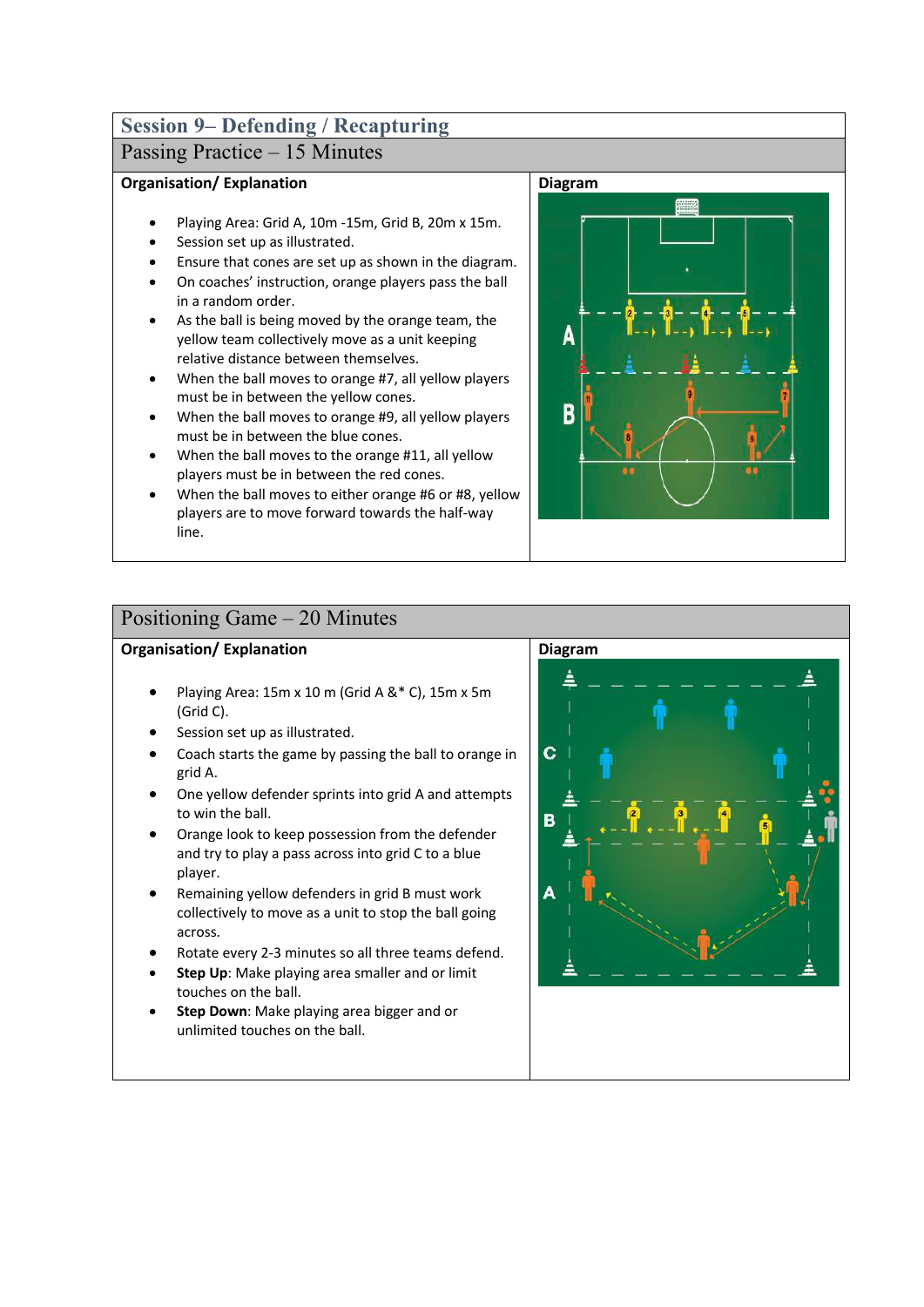### **Organisation/ Explanation**

- 7 v 5 game training.
- Playing Area: Half Pitch depending on players ability.
- Teams set up as shown in the diagram.
- Orange objective is to score by beating defensive line of yellow and shooting at goal.
- Yellow objective is to maintain defensive shape, win the ball off orange and play a pass into orange #1.
- Offside rules apply.
- Play always restarts with orange #1.

Coaches Remarks to defending team.

- Keep your relative distances.
- Cover each other.
- Press the ball if your close enough to do so.
- Drop as a defensive unit if yellow look to play in behind.
- Move forward collectively if orange play backwards.



### Training Game – 20 Minutes

- 6 v6 training game.
- Playing Area: Half Pitch.
- Teams in formation as show in the diagram.
- Orange #1 has a dual role.
- Objective for orange is to score in the goal against the yellow goalkeeper.
- Objective for yellow is to win the ball and passing into the hands of orange #1.
- Coach focuses on the zonal defending of the yellow team.
- Observe improvement in yellows team's ability to collectively pressure the opposition.

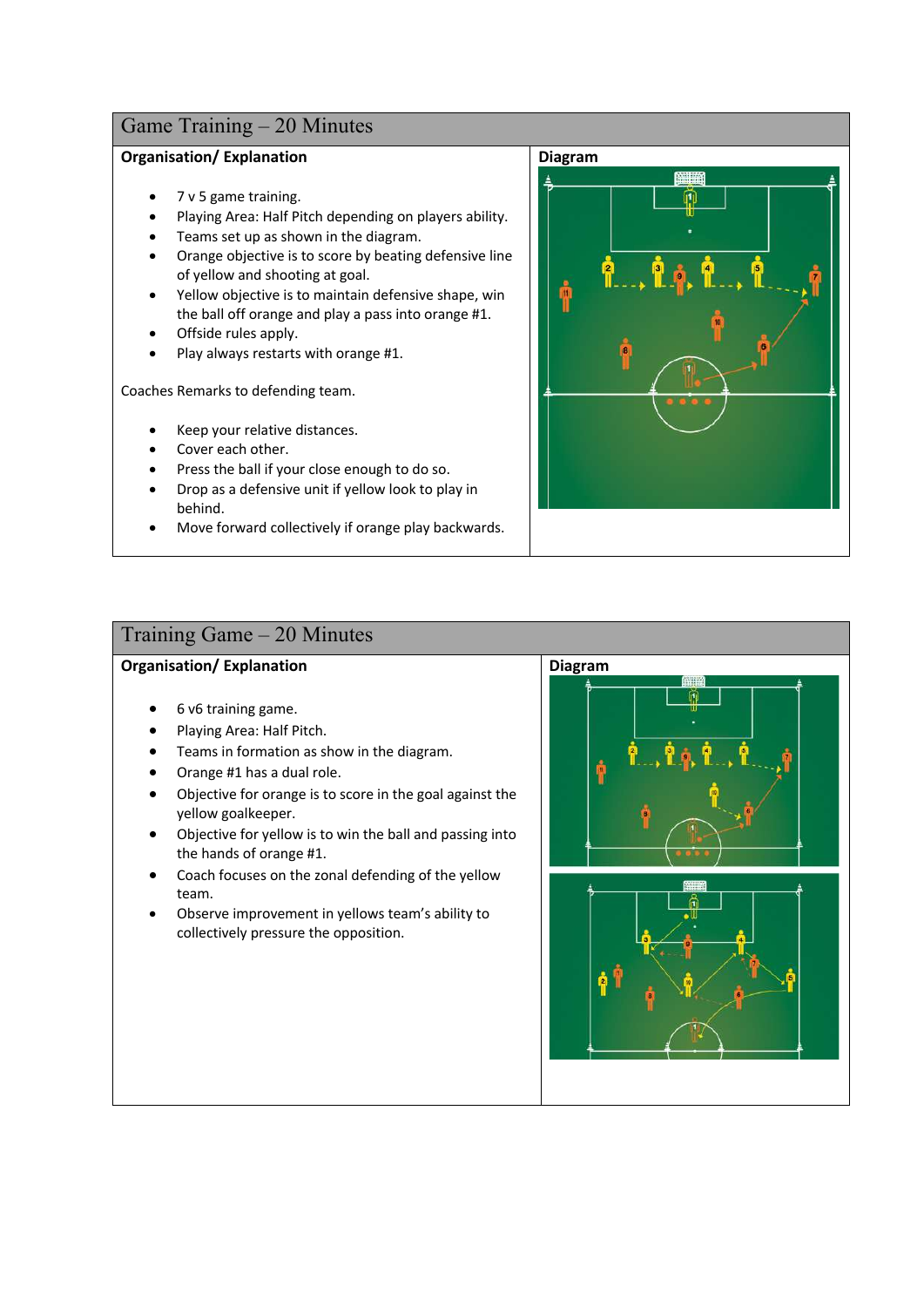# **Session 10– Defending / Recapturing**

## Passing Practice – 15 Minutes

### **Organisation/ Explanation**

- Session set up as illustrated.
- At least three or more players at the starting position (a) and two players at the net position (b).
- Passing sequence in order as shown in the diagram.
- Players follow their pass.
- Alternate the passing practice from left and right side of the grid.
- Encourage accuracy and good ball speed in the pass.
- Gradually increase the running speed between passes.

#### **Variation**

- Move the cones back to increase the distance between each player.
- Pass 3 now becomes a lofted pass that player (c) must head, volley or control and pass to player (d).



## Positioning Game – 20 Minutes

### **Organisation/ Explanation**

- Session set up as illustrated.
- Playing Area: 3 squares of 15m x 15m or 20m x 20m depending on players ability.
- Practice starts with the coach serving the ball to either players in grid A or C.
- As the ball is served by the coach, players #1 and #2 from the yellow team from grid B immediately start defending in grid A or C.
- As shown in the diagram, orange team must keep possession and get the ball over to the blue team. If successful yellow players #3 and #4 the defend against the blue team.
- If orange or blue team lose possession or the ball goes out of play, they change roles with the yellow team and become the defenders.



•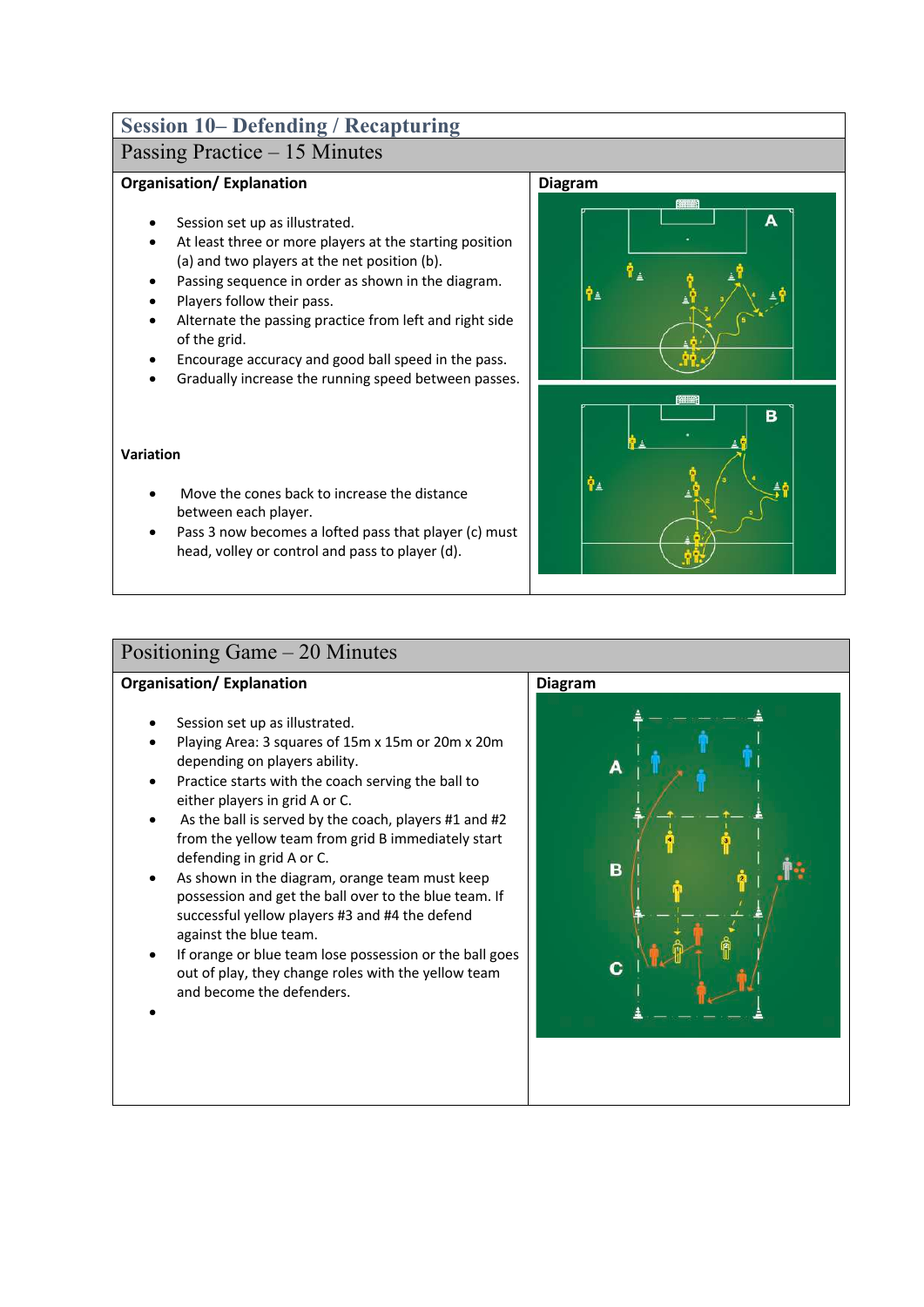### **Organisation/ Explanation**

- 6 v 6 + goalkeepers Game Training.
- Playing Area: 50m x 50m divided by a half-way line.
- Players set up as shown in the diagram.
- Orange goalkeeper has a dual role.
- Practice starts with orange #1 playing a long ball into one of the orange attacking players.
- Orange players look to keep possession and score in the big goal.
- Yellow look to defend their goal win the ball off orange and play a forward pass into the hands of the orange #1 goalkeeper.
- Offside rules apply.



### Training Game – 20 Minutes

- 8 v 8 training game.
- Playing Area: 70m x 50m depending on players ability.
- Players set up as shown in the diagram.
- Usual game rules apply including offside.
- Orange GK must always start play with a long a ball into the orange attacking players.
- Coach focuses on team defending the long ball.
- Observe improvement in yellows team's ability to defend the long ball.

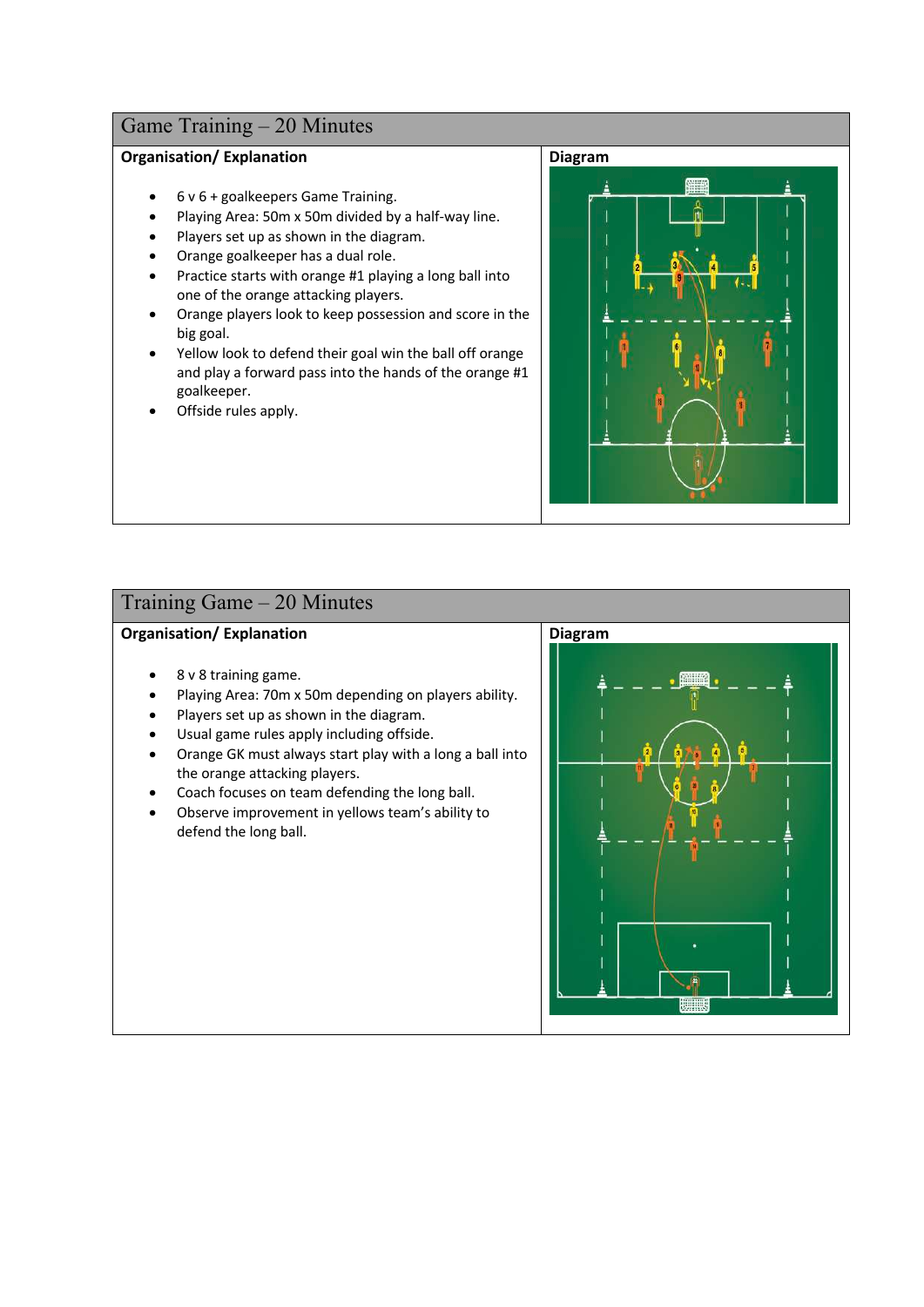## **Session 11– Transition from Ball Possession to Ball Possession Opponent.**  Passing Practice – 15 Minutes

### **Organisation/ Explanation**

- Playing Area: 15m x 15m.
- Players set up as shown in the diagram.
- Passing sequence in logical order (1-4) and players then run to their opposite side. Don't follow their pass.
- Change direction regularly.
- Encourage good ball speed and accuracy.

### **Progression**

- Perform the same exercise in diagram A but one pair now act as passive defenders as shown in diagram B.
- Players now stay in their positions and don't run to the opposite side.
- Change direction regularly.





## Positioning Game – 20 Minutes

- 4 v 2 positioning game with 8 players.
- 8 players divided into two groups as shown in the diagram.
- Playing Area: 10m x 10m / 15m x 15m depending on players ability.
- Session set up as illustrated in diagram A.
- Orange team look to keep possession from defending yellow players in a 4
- If yellow win the ball through or the ball goes out of play, the game immediately transfers across (diagram B) with two orange players immediately defending four yellow players.



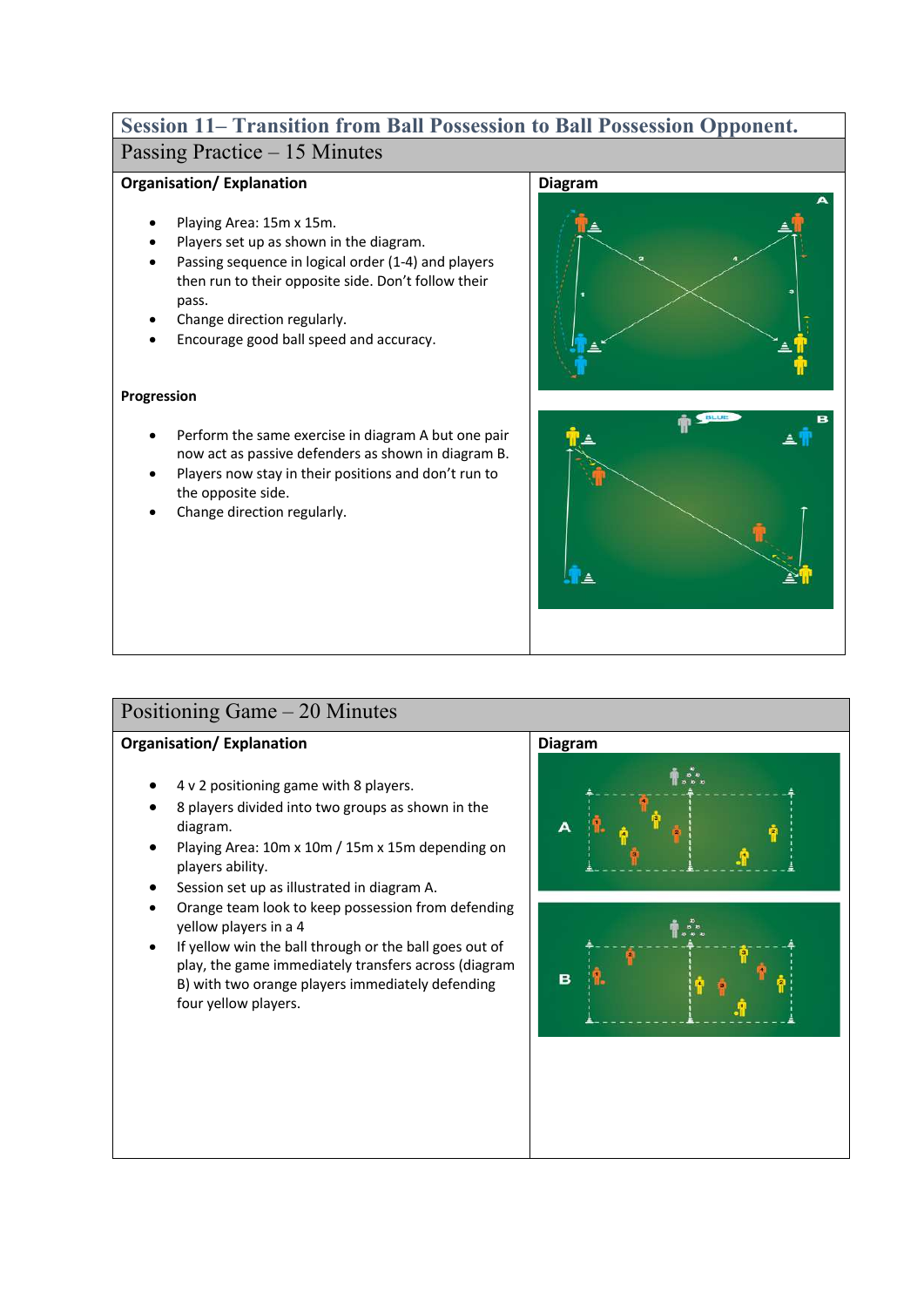### **Organisation/ Explanation**

- Transitioning game. Yellow team with the ball then without the ball, orange team without the ball then with the ball.
- Session set up as illustrated.
- Playing Area: Half pitch depending on the players ability.
- Blue goalkeeper has a dual role.
- Practice starts with blue goalkeeper feeding into the yellow team.
- Objective for the yellow team is to keep possession and try to score against the orange goalkeeper.
- Objective for the orange team is to win possession off the yellow team, maintain possession and try and play forward into the hands of the blue goalkeeper.
- The yellow team must try and stop the orange tea, quickly transitioning the ball to the blue goalkeeper.



### Training Game – 20 Minutes

- Same organisation as the game training component of the session.
- Non-stop game with no coaches' stoppages.
- Coach only on the run.
- 3 points for every goal scored by yellow, 1 point for every time orange successfully get the ball into the hands of the blue goalkeeper.
- Usual game rules apply.
- Observe improvement in yellows team's ability to collectively pressure the opposition immediately when they lose possession.

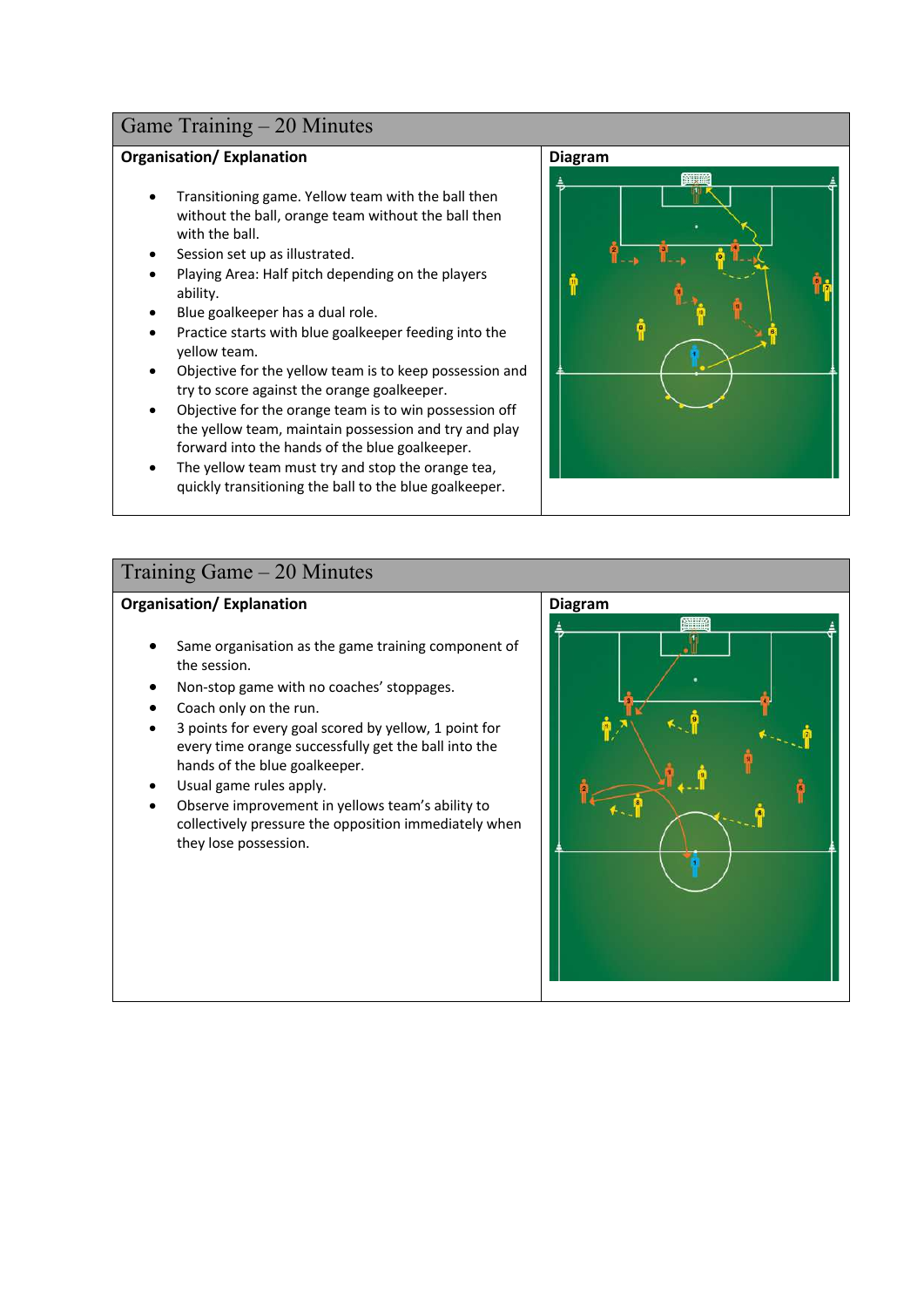## **Session 12– Transition from Ball Possession Opponent to Ball Opponent** Passing Practice – 15 Minutes

### **Organisation/ Explanation**

- Session set up as illustrated.
- Playing Area: Cones set up 10m 15m apart.
- Three teams of three as shown in the diagram.
- Passing sequence is random no logical order.
- Once pass is played player to move to the next cone in an anti-clockwise direction as shown.
- Players then follow the passing sequence illustrated.
- Change direction regularly.

### **Progression**

- Perform the same exercise in diagram A but one pair now act as passive defenders as shown in diagram B on the coaches call of a colour.
- Players now stay in their positions and don't run to the opposite side.





## Positioning Game – 20 Minutes

- 6 v 3 Positioning Game.
- Session set up as illustrated.
- Playing Area: 30m x 30m depending on the players ability.
- Practice starts with Orange and Blue team keeping possession from the yellow team.
- As shown in diagram B, if blue lose the ball, they immediately become the defending team against the yellow and red team. This will create the transition moment.
- **Step Up:** Reduce the size of the playing area or limit the amount of touches on the ball.
- **Step Down:** Make the playing area bigger.